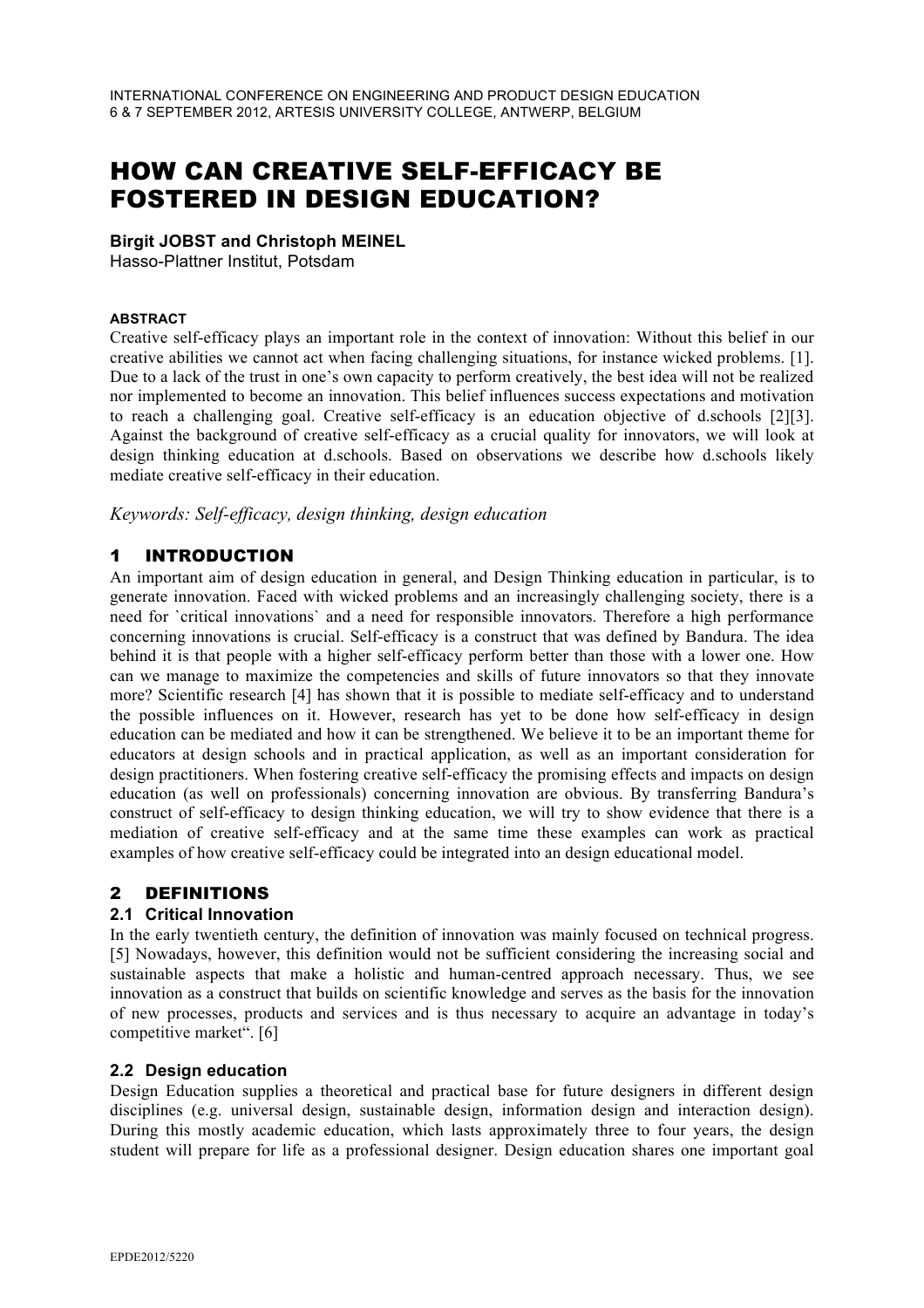with the design thinking education: Both education concepts aim, among other aims, to train future innovators.

#### **2.3 Design Thinking Education at d.schools**

The dominant role of expert knowledge as a resource for professional problem solving has been more and more under pressure since the rise of the information age. The increasing complexity and wickedness of problems we are faced with in our professional lives call for creative and empathic problem solving skills. These not only apply a 'scientific' knowledge base, but also a generally widespread understanding of various knowledge domains beyond one's own profession. For instance, project-based and multidisciplinary team work as a popular aim in the corporate world calls for a greater ability and awareness of sharing and learning knowledge from other professions as well as from various stakeholder domains. Skills that help to learn and to transform unfamiliar kinds of knowledge become likewise important for problem solving as skills to apply already internalized knowledge. Design thinking methodology as taught in d.school education aims at fostering such abilities of meta-professional learning and creativity. 'Design Thinkers' are trained (e.g. in D-school Potsdam between six to twelve months) in understanding and creatively transforming cross-domain knowledge as well as integrating different expert domains in creative problem solving processes. Internalized problem solving strategies and skills are a crucial step on the way to innovate. [6]

#### **2.4 Self-efficacy**

In this paper, we work with Albert Bandura's concept of self-efficacy. Bandura defines self-efficacy as follows:

"Perceived self-efficacy refers to beliefs in one's capabilities to organize and execute the courses of action required to produce given attainments." [4] p. 3

Self-efficacy therefore supplies the necessary conditions for taking action under risk. If we do not expect success, we will not act or take risks. The same is basically true for creative self-confidence: If we approach a creative problem without substantial optimism, it is unlikely that our project will end up being successful. Successful problem solving therefore is not only a result of the amount of knowledge a person has already internalized, but, as Bandura puts it, of *belief*:

"Beliefs of personal efficacy constitute the key factor of human agency. If people believe they have no power to produce results, they will not attempt to make things happen." [4] p.3

This statement has fundamental implications, meaning that even if we are able to implement a required action we already know about, we will perhaps not do it because we believe that we lack the necessary capacity to succeed. Bandura puts it as follows:

"People's beliefs in their efficacy have diverse effects. Such beliefs influence the course of action people choose to pursue, how much effort they put forth in given endeavours, how long they will persevere in the face of obstacles and failures, their resilience to adversity, whether their thought patterns are self-hindering or self-aiding, how much stress and depression they experience in coping with taxing environmental demands, and the level of accomplishments they realize." [4] p. 3

Self-efficacy therefore can be seen as a crucial precondition for coping successfully with complex challenges in the most diverse fields, regardless of the real individual level of skills. However, Bandura defines self-efficacy as a general and non-area-specific concept and thus as applicable to diverse situations. He therefore indicates that self-efficacy beliefs might vary regarding specific areas. In the area of creativity and self-efficacy research has already been done within an organizational context by, among others, Tierney and Farmer. [5]

## **2.5 Creative self-efficacy**

In this work, we build on the concept of *creative self-efficacy* as formulated by Tierney and Farmer: "Working from Bandura's general definition of self-efficacy as targeted perceived capacity, we defined creative self-efficacy as the belief one has in the ability to produce creative outcomes." [5]

# 3 SOURCES OF SELF-EFFICACY

Bandura performed research on how self-efficacy originates and which factors have an impact on selfefficacy. He identifies and describes four sources of self-efficacy. In the following, we will illustrate these sources and then we will transfer the sources into the d.school context by interpreting our explorative observations. Our aim is to check if there are situations and conditions in the d.school education, which show that the mediation and enhancement of self-efficacy at d.schools is plausible and how creative self-efficacy is likely mediated. [3] According to Bandura, the self-efficacy of a person originates from four sources of information: (1) enactive mastery experience, (2) vicarious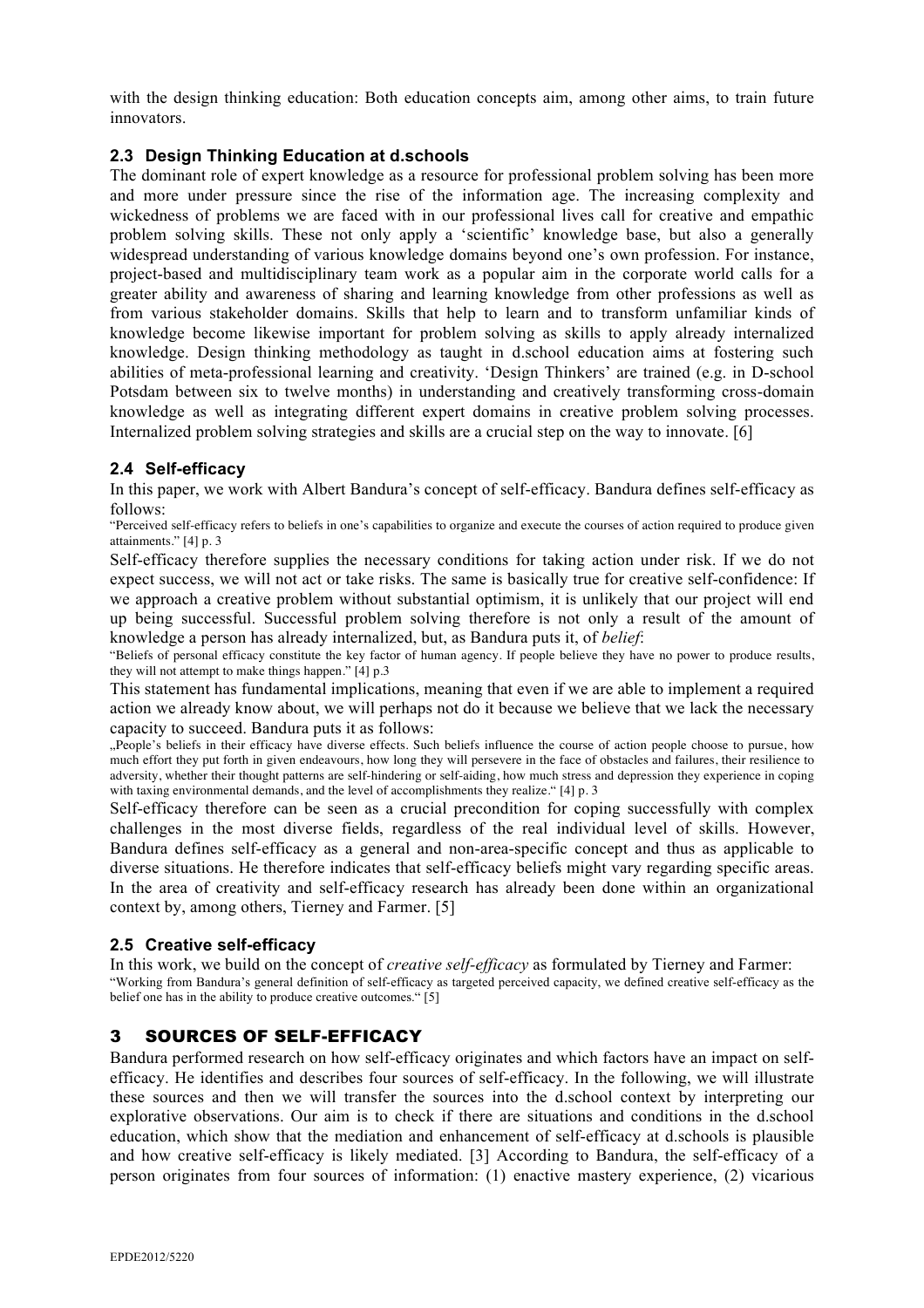experience, (3) verbal persuasion and (4) psychological and affective states. In the following, we will compare these four sources with explorative observations at d.schools. Our comparison will view each of the four sources juxtaposed with d.school situations in order to find out more about potential parallels and how creative self-efficacy can be mediated.

#### **3.1 Enactive mastery experience**

Following Bandura, acting to master a difficult task is the first way that leads to self-efficacy. Situations that offer direct experiences are therefore a good way to achieve a stronger belief in one's own capabilities. Bandura calls such experiences "mastery experiences" and claims that:

"Successes build a robust belief on one's personal efficacy. Failures undermine it, especially if failures occur before a sense of efficacy is firmly established. (…) After people become convinced that they have what it takes to succeed, they persevere in the face of adversity and quickly rebound from setbacks. By sticking it out through tough times, they emerge from adversity stronger and more able." [4] p. 80

Also, Bandura points out that even small successes can help people to believe in their own capability to master future tasks or new activities in settings that are uncommon for them [8]. We therefore asked ourselves: What kinds of difficult situations are proposed to students at d.schools to be successfully mastered? Which methods are mediated and will empower students to deal successfully with difficult and challenging tasks in the future? In d.school education, students get to know the methodological design thinking process by repeating the methods during several so called "design challenges". These design challenges are real projects, which are handed in by project partners. In all cases they hand in a project that has to deal with complex or wicked problems. Dealing with ambiguity and wickedness of problems is therefore a main skill that has to be trained during the course of a design thinking education. Finding solutions for wicked problems, however, does not seem to be a promising way for "small" successes that can be easily achieved, as claimed by Bandura. What tools are being delivered by the design thinking education in order to establish creative self-efficacy in students? We could observe some crucial aspects of methods that may help students to feel more creative and confident. For example, they learn to apply research methods such as interviewing and observation to better know the user and his needs: They learn how to ask and how to observe the user in order to gain empathic knowledge about the user that he himself does not know or cannot verbalize. Students then develop a working hypotheses regarding the user's needs, building on the findings and insights of their research. In this phase they develop drawing skills and brainstorming techniques. These ideas from the brainstorming phase are being refined as solution proposals and are made tangible as prototypes. In this way, developing prototyping skills also goes along with a design thinking education. Of course the students learn as well to apply testing methods to gain user feedback on their prototypes and to iterate on their prototypes. Throughout the project, students are enabled by several mediating techniques and the knowledge of how to apply these techniques. If we compare our observations with Bandura's concept, we can assume that these techniques help the students to enlarge their problem perspective and to deal confidently with ambiguities within the design challenge. The design thinking methods are tools that are easily achieved and lead to moments of success within the team - the success in problem solving within projects may therefore enable the enhancement of creative self-efficacy. Bandura also stresses that mastery experience attributes need to be ascribed to one's own capabilities or one's own learning engagement if self-efficacy shall be established. The next question therefore is: What mirrors for the students that the accomplished action was successfully done? We found that each process step or mode needs to be shown in a small presentation that is open for feedback from the other teams. We could see that the students learn via their presentations and via the given feedback that they are able to solve tasks in a desirable way for the project partner. Consequently, they are more self-confident when it comes to the final presentation in front of the project partners. We could see that the students feel appreciated by these external partners. This is an important form of success that comes with a design challenge. It may even happen that project partners offer concrete jobs to students at the end of a project or that a company financially supports an alumni team in continuing their work on the idea in order to introduce it to the market. Another form of direct success can occur in the form of patents and awards. In summary we can assume that the d.school education mediates the design thinking process, skills and competencies as, for instance, problem solving competence for wicked problems. Furthermore, in comparison with conventional scientific university learning situations, it is more likely that the students at the d.schools achieve more positive mastery experiences based on project practice in a team and with the support of the teacher. According to Bandura, these positive mastery experiences lead to heightened self-efficacy.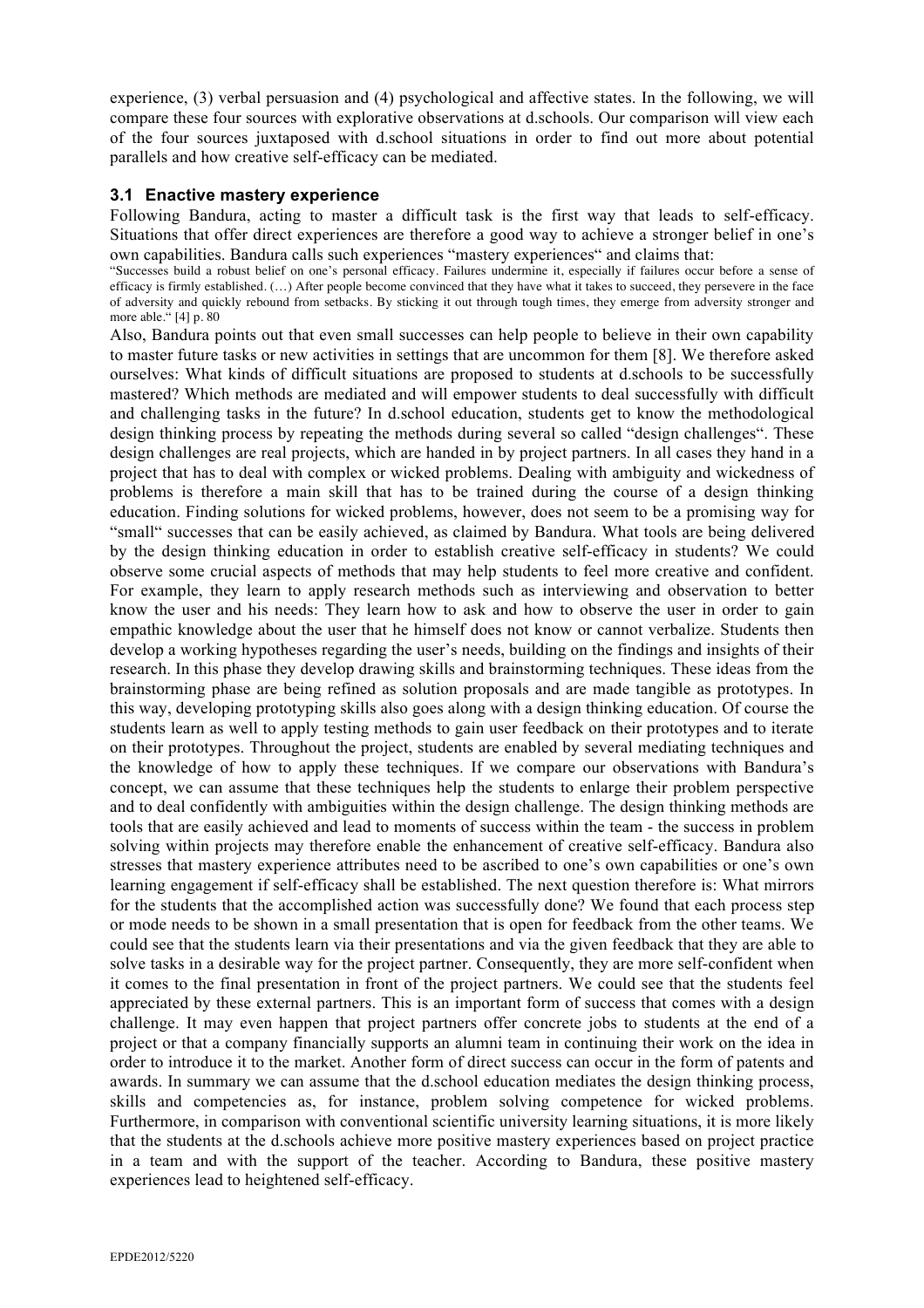#### **3.2 Vicarious experience**

Drawing conclusions about one's own competencies is possible when the individual watches other people, for instance models during their acting. The so called "vicarious experience" or "social learning" means that knowledge and cognitive and social skills can be acquired on one hand by solving problems in teams. On the other hand, this can be done by watching successful behavioural models, which based on different characteristics (insistent effort, effective assignment of learning strategies) can deal with difficult problems and demands. As Bandura describes it:

"The greater the assumed similarity, the more persuasive are the models' successes and failures. If people see the models as very different from themselves, their beliefs of personal efficacy are not much influenced by the models' behaviour and the results it produces. Self-modelling, in which people observe their own successful attainments achieved under specially arranged conditions that bring out their best, is directly diagnostic of what they are capable of doing." Bandura [4] p. 87

We assume that students at the d.school have rather similar interests (e.g. an interest in design-oriented approaches). Similar interests also increase identification within teams and therefore enhance social learning as described by Bandura. Apart from having similar interests, the students come from different backgrounds. Due to different study fields the students expand or obtain different skills, special knowledge, various working methods and other perspectives on things. A core part of d.school education is to learn to treat these various knowledge and ability domains in a complementary way and to foster an open exchange among them. Because of this, there is very little individual competition in d.schools. The attitude of helping each other within and between teams predominates*. Teams do not focus on competing with each other but on solving complex challenges and delivering satisfying results.* According to our observations, the diverse teams develop a feeling for the different backgrounds and skills during a project quite well. A psychologist in a multidisciplinary team might bring in his skills to depict mental models and the needs of users comprehensively while a product designer might be the only one able to create concept sketches in a fast and extensive way. The more they identify themselves with their team members, the better they can begin to complement one another intuitively. A member of a d.school team therefore constantly has experiences that he never would have had alone. These are experiences of communication, visualization, structuring contents, organisation, risk taking, manifold learning etc. The student learns how to observe others – his team members, users, stakeholders – and likewise know what it is like to be observed himself. Due to the distribution of competences, expertises, skills and ideas about the students, every single one of them moves in a steady flow of vicarious experiences. Thus teachers are not only instructors of the method but are models to the students, as well. They are often involved in design thinking projects and present their results to the students. In comparison to other forms of teaching, the d.schools are characterized by an open atmosphere also concerning the relationships between teachers and students. Since teachers are not judging or evaluating the students, they can act as advisors, models, or sometimes just cocreators offering useful hints. According to Amabile [9], the creativity is enhanced additionally if one works together with a "coactor" that reflects the team's or individuals creative outcomes. Teachers as "coactors" therefore serve as a source for vicarious experiences as well. Also the use of open spaces and flexible working and communication surroundings, such as mobile furniture and an open kitchen support this process of constantly observing others as models in action in order to reflect one's own actions. In summary, vicarious experiences are made in d.school education in various ways. The students learn complementary skills, working methods and behaviours by watching their fellow students and teachers. The d.schools offer well-functioning and flexible premises, which provide free space to bring forward cooperative communication and therefore support social learning. A particular culture is promoted based on small teams with teachers monitoring and supporting the students throughout the entire processes and providing feedback, without judging them too early. This particular atmosphere can be regarded as a class climate that encourages learning, and we are convinced that it will affect self-efficacy expectations in a positive way.

## **3.3 Verbal persuasions**

A further important source for the development of self-efficacy expectations (autosuggestion: "You can make it!") refers to verbal feedback or verbal persuasion. Verbal persuasion means that one persuades someone of being capable of doing something in a successful manner. Verbal feedback provided by another party is especially helpful and effective if it occurs task-related and promptly and if it shows realistic consideration of the actual level of skills, abilities and the performed learning progress of the team members. (see Kutner [10]). Not only the verbal persuasion from by other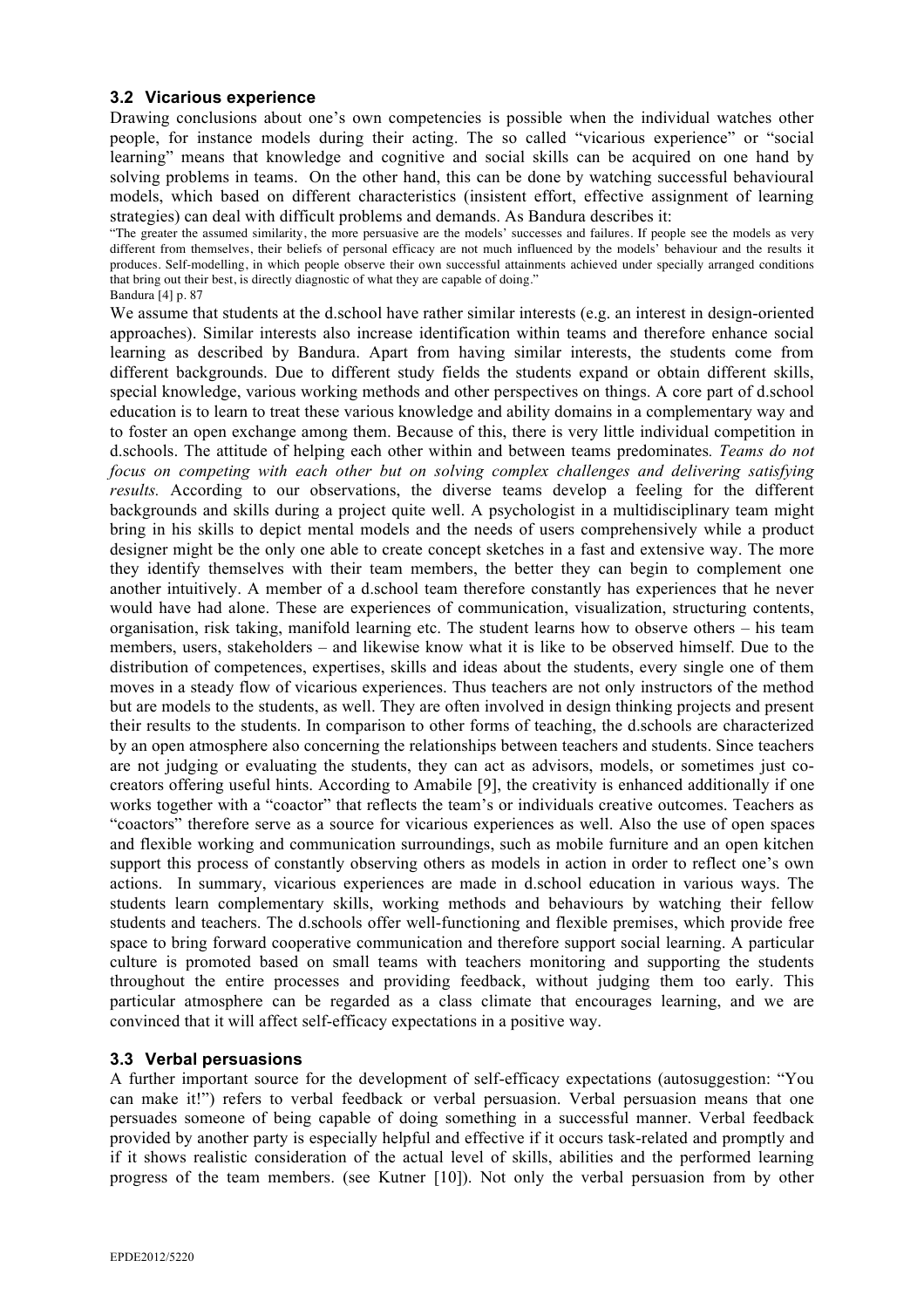persons is effective, but also that from one's own inner voice. This so-called "self-instruction" also belongs to this category of self-efficacy**.** As Meichenbaum [11] describes it, self-instruction is and self-verbalization are two of the prominent methods in psychology and specifically in behavioural therapy. They have proven to be valid concepts for handling stressful or frightening situations. The emphasis in self-instruction is placed on the measure of conviction regarding one's own capacity for acting ("I can do it!", "I have the right to do so!"). It is therefore related to the encouragement of selfefficacy. As Bandura puts it:

"People who are persuaded verbally that they possess the capabilities to master given tasks are likely to mobilize greater effort and sustain it than if they harbour self-doubts and dwell on personal deficiencies when difficulties arise." [4] p. 101

There is a high degree of mutual support and motivation in school teams. Through the use of motivation techniques, an atmosphere of constructive feedback and an attitude towards failure as a means for learning is created. There is generally a low level of fear and a high level of optimism involved. For instance, "fail early and fail often" is one of the key paradigms in design thinking and as a chance for further learning requested and welcomed. Within the process and the course of the project there exists informal and encouraging feedback at all times. Speaking from experience, a strong belief in the capabilities of a d.school team generally goes along with an attitude of "Yes, we can do it!"

Also, the d.school environment offers strong social support, in particular through the teachers. Every d.school team is assigned to one teacher who mentors and accompanies the students throughout the whole process and during the entire period of the project. If required, the teacher guides the team through certain project phases and intervenes if the process stagnates or if methods are applied incorrectly or in an unhelpful way. If a team does not get along well within the process and makes no progress or is not capable of changing this status, the teacher joins in and supports the team in completing the actual process phase by asking the right questions, reflecting on the situation and giving the team further methods to continue with. Moreover, some teachers actively participate in presentations (e.g. they take over a role within the role play). Other teachers also take part in activities outside the regular d.school lessons. In this way, the teachers act as guides providing the team with a feeling of backup throughout the process.

#### **3.4 Physiological and affective states**

Physiological and affective states as well as physical arousal are expressions of the perceived belief in one's own self-efficacy and influence one's expectance of self-efficacy. Self-efficacy is also influenced by one's own emotional states while a person is thinking about a certain task or trying to solve a problem.

"People often read their physiological activation in stressful or taxing situations as signs of vulnerability to dysfunction. Because high arousal can debilitate performance, people are more inclined to expect success when they are not beset by aversive arousal than if they are tense and viscerally agitated. Stress reactions to inefficacious control generate further stress through anticipatory selfarousal. By conjuring up aversive thoughts about their ineptitude and stress reactions, people can rouse themselves to elevated levels of distress that produce the very dysfunctional they fear." [4] p. 5

In the d.school, every day starts with so-called "warm-ups" to relax the team members. We know that activity in the central nervous system influences the muscular tension and vice versa. [12] That means, a psychological strain accompanies increased physical states of tension but counteractive warm-ups lead to the relaxation of the musculature and contribute to a mental stress relaxation. [13] Even through the warm-ups in the d.schools do not seem to focus specifically on relaxation training and mental relaxation, one can assume that these practices contribute to a decrease in nervousness and that stress and negative or disruptive thoughts and feelings take a back seat. The tasks and challenges to follow may be accomplished more easily with this state of mind. Not only are relaxation and reduction of pressure important consequences of physical exercise - at the same time, the common performance within the group seems to heighten a certain "we-feeling" and team spirit. In addition, warm-ups are created in a way that small tasks have to be performed. Because of the low complexity factor of these tasks (e.g. "create a new greeting procedure and greet your neighbour with it") the participants gain a feeling of success right from the beginning. This provides relaxation but is also a convenient contrast towards the many small failures the teams will have to face in their projects. We can summarize that the fourth source of self-efficacy can only be moderated indirectly by the d-school education. Nevertheless, the d.school has found it beneficial to use warm-ups that can lead to a decrease of stress reactions. With a comfortable atmosphere created by moments of success and social support from the other group members negative affective states will occur more infrequently. We therefore assume that